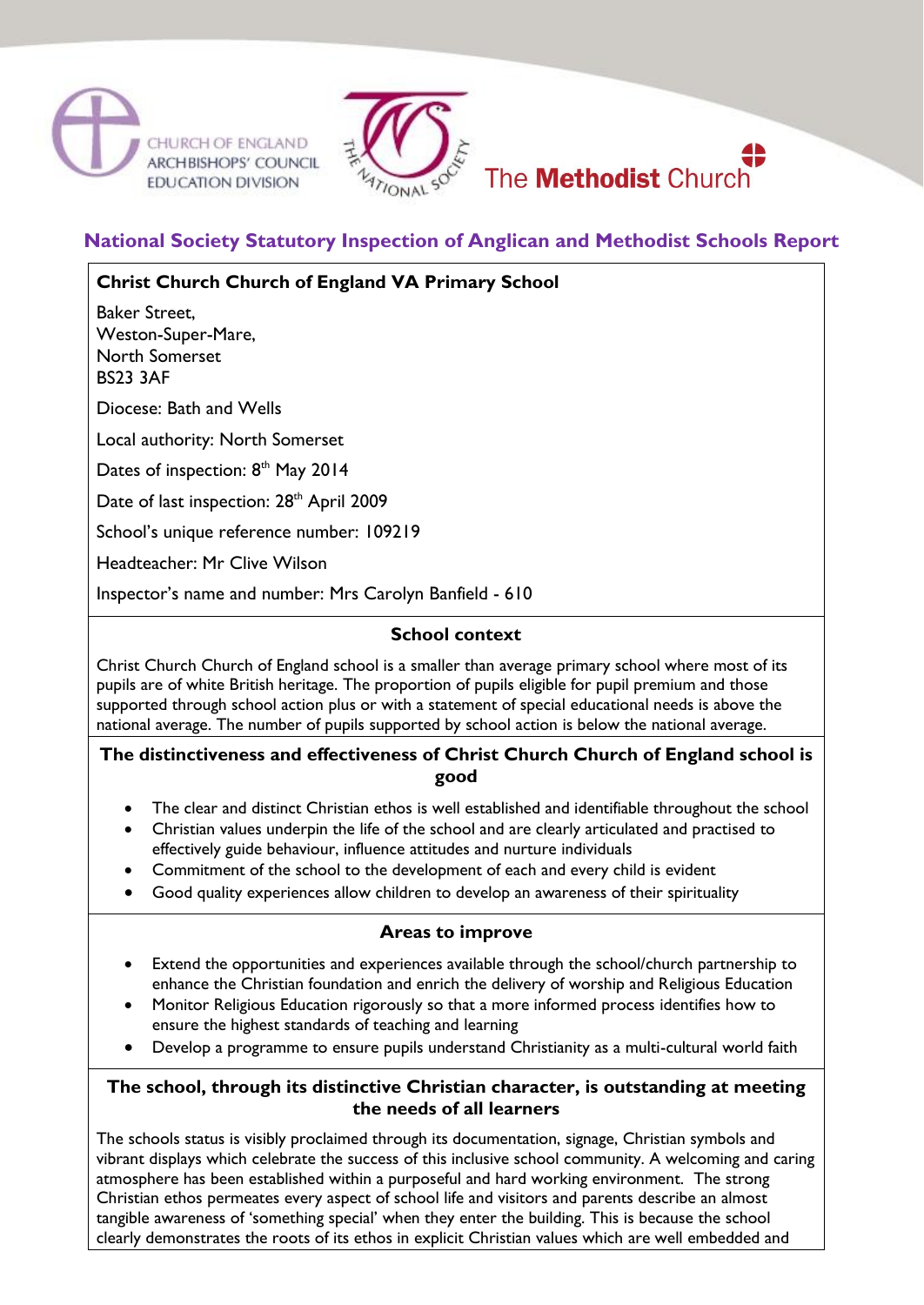influential in the way the school community is shaped and the attitudes and behaviours it adopts. The defining values are readily articulated by all stakeholders who talk confidently about the distinctive nature of the school and how the ethos statement and values are modelled, promoted and practised. Pupils understand the importance of these values and the impact they have on their lives. They see that positive changes occur when values are adhered to and are able to cite many examples where these have improved their community and enhanced relationships. This is why they consistently make reference to the need to 'treat others as you would wish to be treated.' Pupils are very eager and encouraged to take responsibility for activities, including positions as peer support at lunchtimes through membership of a buddy team. Pupil progress is carefully monitored and an efficient use of data ensures that the needs of all, including vulnerable groups, are being successfully met. A determination to achieve high academic standards irrespective of a child's starting point is balanced with a real commitment to a holistic approach. Set within this framework exemplary care, guidance and support for the pupils and their families is provided and the role of the Pupil Parent Support Worker is especially effective, valued and appreciated. The Christian character of the school and the emphasis placed upon time and space for reflection is having a significant impact on the spiritual, moral, social and cultural development of learners. The opportunities offered through a creative and rich curriculum and regular occasions to engage in high quality experiences, have allowed pupils to develop personal spirituality in a very real sense. Some of the older pupils are able to articulate this spirituality and also describe 'the feeling' within the school which allows them to explore their innermost emotions in a very meaningful and unthreatening way. The outstanding nature of the school's distinctiveness is as a result of the resolute focus demonstrated by leaders, and the high quality of worship and Religious Education (RE) taking place.

# **The impact of collective worship on the school community is good**

Good quality collective worship is central to the life of the school and makes a positive contribution to the spiritual development of all. Pupils recognise that this is a special time in the school day and describe a sense of togetherness and community which the occasion engenders. The context for worship together with the reverent and calm atmosphere created, allows pupils the time and space to interact with the distinctively Christian messages being shared. The carefully considered foci of the worship table and the sensitive use of pictures, effectively prepare the school for participation. As a result, pupils have a growing awareness of the significance worship has for them personally as well as collectively. The values led approach is having a significant impact on behaviour and attitudes. Pupils are united in their opinion that the values shared at school make a real difference to their lives and talk convincingly about situations where values have influenced choices and therefore outcomes. Because the pupils have been actively involved in creating the values related displays found in the school hall, they very successfully remind, uphold and affirm the vision of this community. Through a variety of styles, themes and meaningful experiences, pupils are engaged in worship and recall aspects of Jesus' life which have been taught through Bible stories and songs. God, Jesus and the Trinitarian nature of Christianity is a clear part of the worship pattern. Whilst this remains at an elementary level, worship is beginning to develop pupil belief and understanding of God as Father, Son and Holy Spirit. Major Christian festivals are celebrated both at school and in church and this is helping develop the school community's understanding of the cycle of the church year. Pupils speak animatedly about services held in church and parents identify the benefits to be gained if the already strong links enjoyed with the local church were increased further. Prayer is an important feature of daily life and pupils are encouraged to contribute to worship through the prayers they have written. Good use is made of classroom prayer boxes allowing pupils to express themselves in their own way.

# **The effectiveness of Religious Education is good**

The subject of RE has a high profile within the school and is led by an extremely dedicated and effective coordinator. As a result of the structured programme using the Locally Agreed Syllabus, together with the schools thematic approach to the curriculum, attainment in RE is in line with that of the core subjects. Teaching is creative and pupils say that they enjoy the subject as 'teachers make it fun and challenge our thinking'. The introduction of 'Big Questions' has clearly had a positive impact on the way that pupils are taught and has had a major influence on the way the school targets both learning about and learning from religion. Because of this approach, pupils recognise that they are motivated and one boy stated 'I want to be the best I possibly can be and I'm taught how to do that at this school.' The mechanisms in place to explore significant issues have led pupils to a greater understanding of their personal worth and developed their confidence in knowing who they are and the importance of their own identity. A programme of lesson observations, work scrutiny as well as careful monitoring of